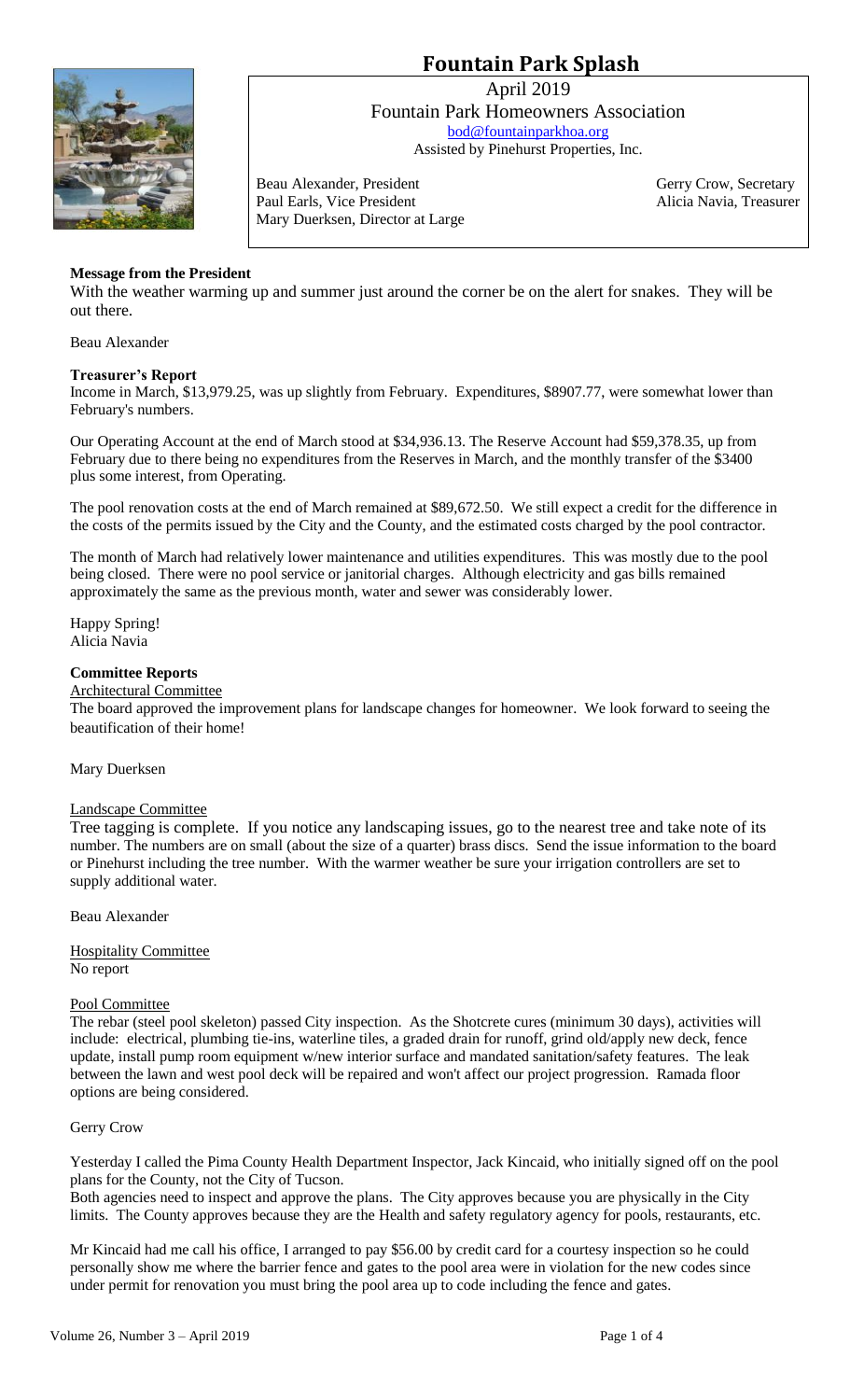Mr Kincaid was kind enough to meet myself, Beau Alexander, Paul Earls and their wives and Jeff Brown of Custom Metals who is a resident of Fountain Park and is in the wrought iron business and has done prior work on the gates, etc. over the years. Based on the needed repairs, Jeff was going to give us a price for the work. I literally gave him a fifteen minute notice of the meeting.

After measuring the pool fence, gates, etc. with Jeff, Mr. Kincaid passed the fence and the gates with no additional work needed to meet the new code. He did say the fence was very, very nice and a lot better than most of the ones he sees on his inspections

FYI, if the HOA had to replace all the wrought iron it would be approximately \$20,000.00 which is good to know for the future budget planning. This does not include the pillars. Thanks to Jeff Brown for his time because he will not get any work out of this but he is happy as a fellow homeowner.

While the inspector was there he wanted to approve the pre Shot-Crete which is NOW scheduled for next week.

Since the dual drain at the bottom of the pool which is noted on the plan was not yet installed and the corner benches (mentioned at the April 10th board meeting) for the deep end of the pool with only one hand rail for each bench were not drawn on the plans the inspector would not approve the plan unless Imperial Pools either resubmitted the plans to show the benches with TWO hand rails for each bench and get these approved and another inspection for the dual drains installed all before next week for the Shot -Crete installation.

So the consensus was to drop the benches idea, save the association \$2,000 plus the cost of 2 more hand rails for that installation and just use the existing ladder with two hand rails that was in the pool originally.

The existing ladders are older and will not look as nice with the new pool so we are getting information on a new ladder which will be available at the next meeting. A ladder is required at the deep end of the pool. The benches would have replaced the ladder but also requires 2 hand rails per bench and must be on the plans approved by the County per this inspector.

The channel drain which replaces the dual drain at the bottom of the pool was approved as long as Imperial Pools sends a picture of the drain to the inspector. This has been done and another inspection is not needed prior to the Shot-Crete installation.

After the Shot-Crete installation next week, two weeks later the tile will be installed, then grinding the texture, deck drains installed and then equipment is installed.

The Change Order is in process of being rewritten and once that is done with leaving out the benches and the Ramada floor refurbishing for now, adjusting the drafting hours figures and credit due for the over payment of the permits, the board will hold an open meeting to approve the remainder of the expenses for the pool.

The Garage Floor Coating Co also quoted \$4410 to seal the floors for the Ramada and Matt Rice assures us that furniture movement on the floor would not be an issue. Imperial Pools bid \$5704 for the Kool decking installation for the floors which is what the areas around the pool are treated with. P3 who painted the current floors that are peeling bid \$5500.

Since it is not wise to refinish the floors for the Ramada prior to the contractors finishing the pool, we may have to put this off until later in the fall. As mentioned this will be reviewed at the next meeting.

## Carol Keyser, Pinehurst Properties

## Reminder

Dogs are to be kept in a fenced yard or on a leash at all times. (Pima County Code, Section 6.04.030) Any solid pet waste to be removed immediately in a sanitary manner by the pet owner or person in custody of dog. Please clean solid waste from your yard – the breeze helps smells travel in the neighborhood. Please remove dog waste before the monsoons or rain as it will smell very bad to your neighbors.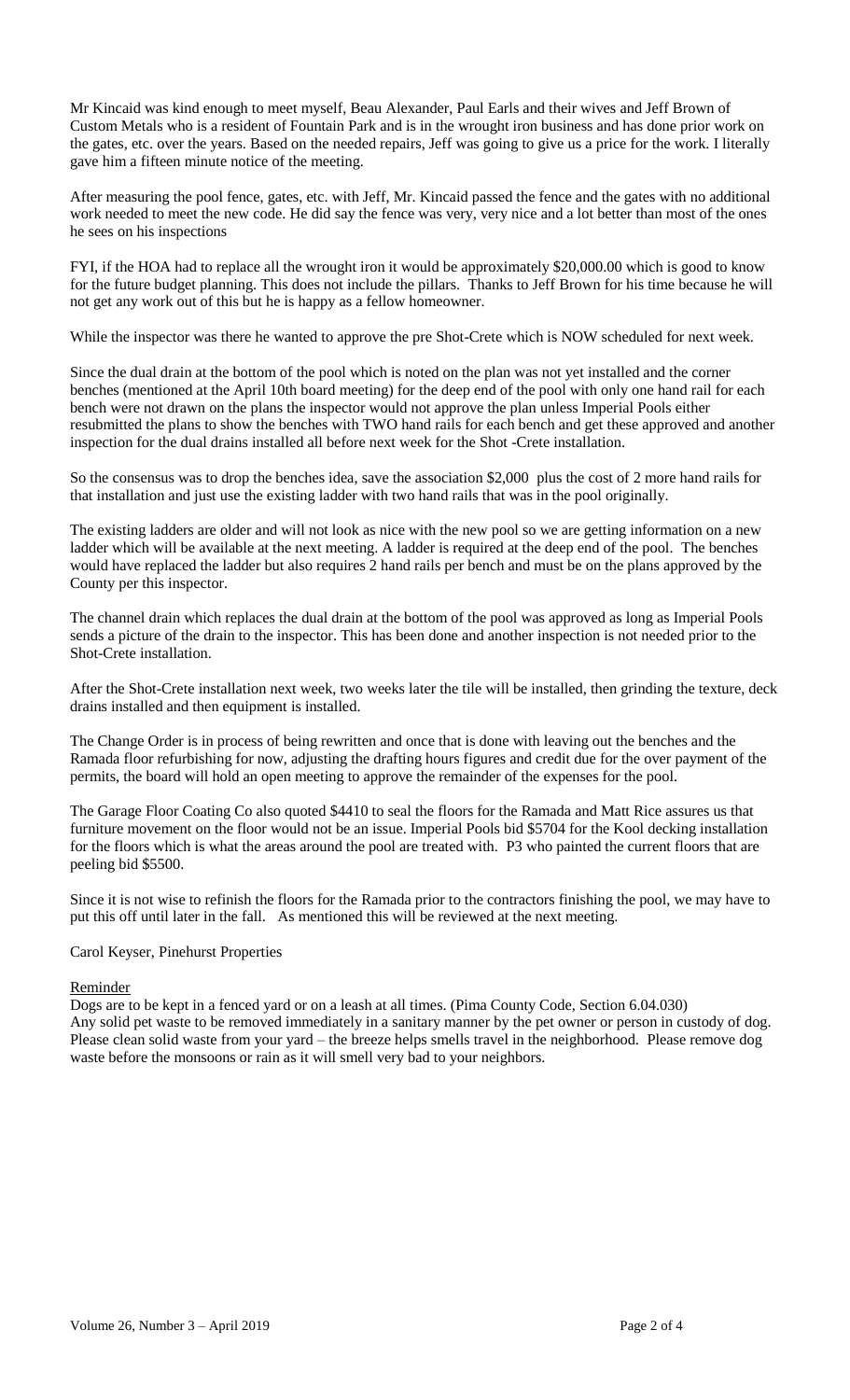# **FPHOA Board Members**

| President:                       | Beau Alexander                                             | 885-1711     |
|----------------------------------|------------------------------------------------------------|--------------|
| Vice President:                  | Paul Earls                                                 | 885-3086     |
| Secretary:                       | Gerry Crow                                                 | 546-7812     |
| Treasurer:                       | Alicia Navia                                               | 614-507-4067 |
| Director at Large: Mary Duerksen |                                                            | 772-215-1697 |
|                                  | Contact the board by email: <b>bod@fountainparkhoa.org</b> |              |

Board assisted by Pinehurst Properties, Inc., Carol Keyser, owner/broker, [http://pinehurstproperties.net](http://pinehurstproperties.net/) 7301 E. 22nd Street, P.O. Box 17052, Tucson, AZ 85731 Phone: 298-2146, Fax: 298-6334 [jackie@pinehurstproperties.net](mailto:jackie@pinehurstproperties.net) [carrie@pinehurstproperties.net](mailto:carrie@pinehurstproperties.net) If you have questions or need assistance with setting up your payments for dues, call or e-mail Carrie Bezosky, Accounting Manager at 298-2146 or [carrie@pinehurstproperties.net](mailto:carrie@pinehurstproperties.net)

#### **Next Board Meeting**

#### The next meeting is **May 8, 2019 at 6:30 PM.**

Regular Fountain Park board meetings are held on the second Wednesday of each month at the Ward 2 office, 7575 E. Speedway. All FPHOA homeowners are welcome to attend.

#### **2019 Committees**

Architecture Committee Chairperson and board liaison: Mary Duerksen Members: Erin Callaghan, Judy Dalton, Kay LaPlante Hospitality Committee Chairperson: Kara Andresen and Andy Scott Members: Judi Dalton, Barbara Lehmann Board Liaison: Landscaping Committee Chairperson: Beau Alexander Members: Anita Dingee, Dianna Alexander, Paul & Darlene Earls Board Liaison: Beau Alexander Newsletter Committee Chairperson: Sorraiyya Beheshti Members: Bonnie Sinnard, Karen Plemons, Mina Reeder, Michal Allen Board Liaison: Alicia Navia Pool Committee Chairperson: Gerry Crow Members: Carol West Board Liaison: Gerry Crow Security Committee Chairperson: Paul Earls Members: Beau Alexander Board Liaison: Paul Earls

### **Fountain Park Official Documents**

There are three official documents all FP homeowners received when they purchased their home. They are the *Declaration of Covenants, Conditions and Restrictions* (CC&Rs), *Bylaws*, and *Rules and Regulations* (R&R).

## **Fountain Park Website**

#### [https://www.fountainparkhoa.org](https://www.fountainparkhoa.org/)

The information on these pages is for Homeowners of Fountain Park only. Documents available for download are CC&Rs, Bylaws, Rules and Regulations, Architectural Request form, and meeting minutes. All meeting times are posted.

Volume  $26$ , Number  $3 -$ April  $2019$  Page 3 of 4